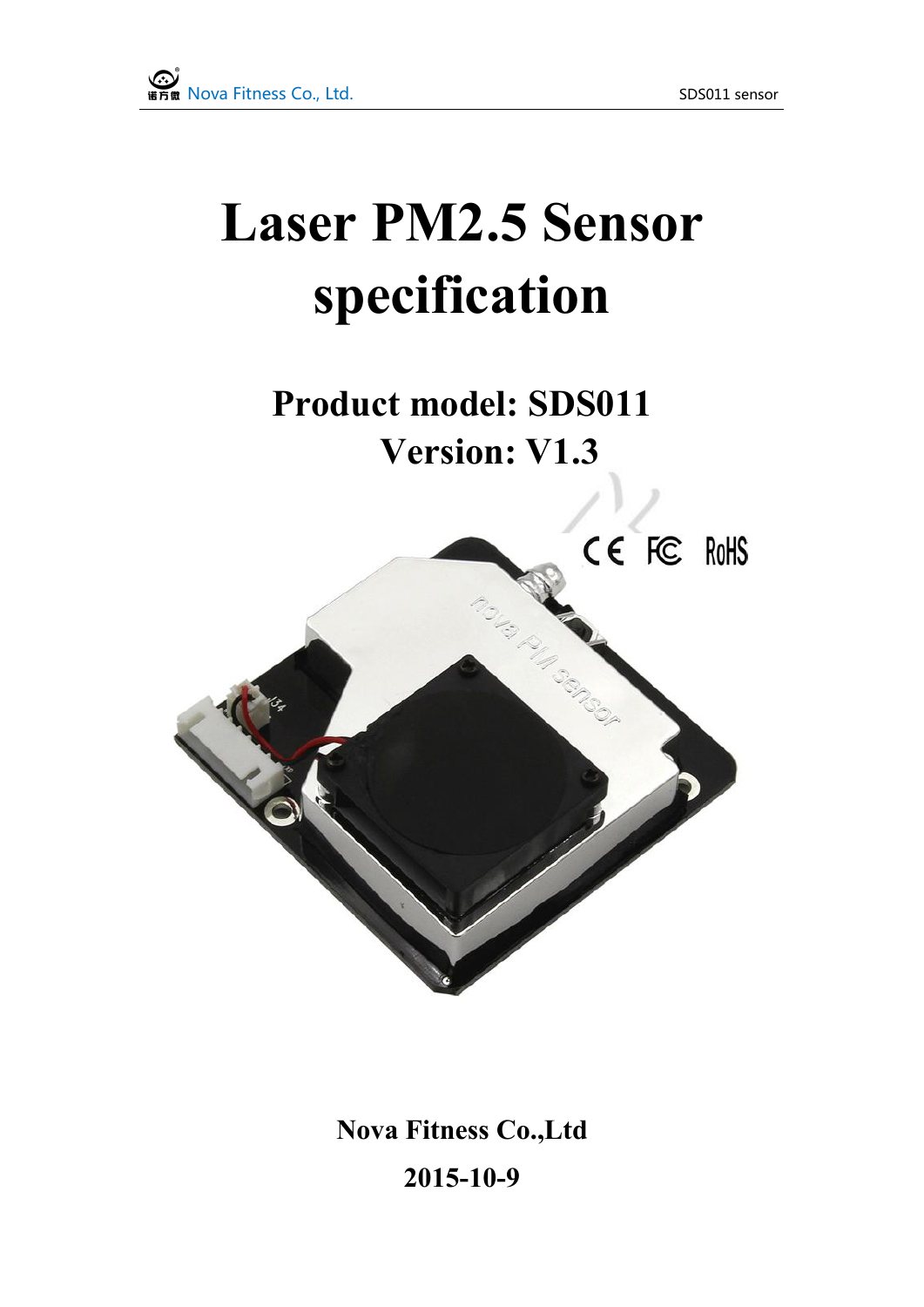#### Contents

| <b>INSTALLATION SIZE</b> |  |
|--------------------------|--|
|                          |  |
|                          |  |
|                          |  |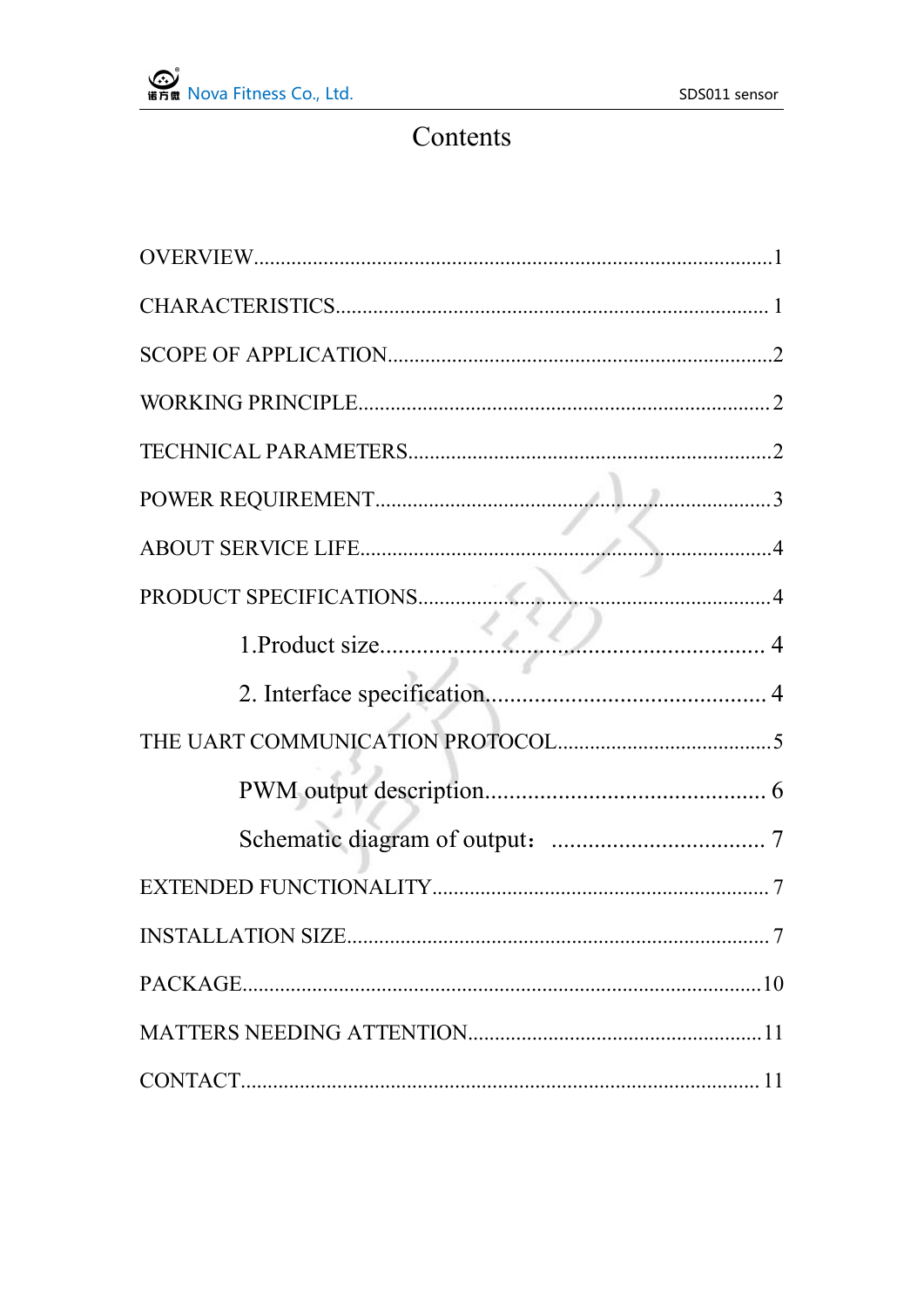#### <span id="page-2-0"></span>**Overview**

The SDS011 using principle of laser scattering,can get the particle concentration between 0.3 to 10μm in the air. It with digital output and built-in fan is stable and reliable.



#### **Characteristics**

1. Accurate and Reliable: laser detection, stable, good consistency;

2. Quick response: response time is less than 10 seconds when the scene changes;

3. Easy integration: UART output (or IO output can be customized), fan built-in;

4. High resolution: resolution of 0.3  $\mu$  g/m<sup>3</sup>;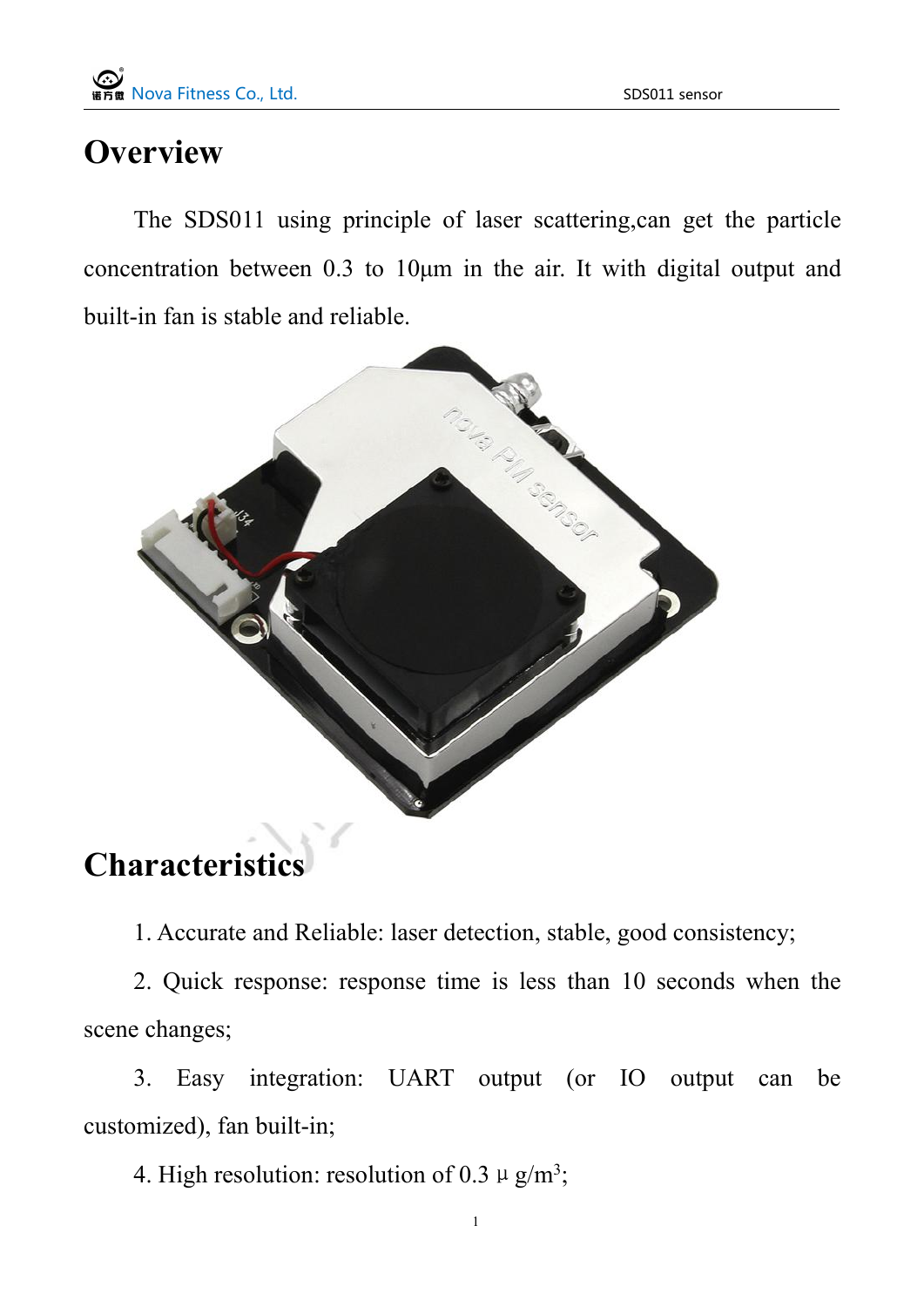<span id="page-3-0"></span>5.Certification: products have passed CE/FCC/RoHS certification.

## **Scope of application**

Detector of PM2.5;Purifier.

## **Working principle**

Using laser scattering principle:

Light scattering can be induced when particles go through the detecting area. The scattered light is transformed into electrical signals and these signals will be amplified and processed. The number and diameter of particles can be obtained by analysis because the signal waveform has certain relations with the particles diameter.

### **Technical Parameters**

| N <sub>o</sub>         | Item                          | Parameter                        | <b>Note</b>    |
|------------------------|-------------------------------|----------------------------------|----------------|
| $\mathbf{1}$           | <b>Measurement parameters</b> | PM2.5, PM10                      |                |
| $\overline{2}$         | Range                         | 0.0-999.9 $\mu$ g/m <sup>3</sup> |                |
| 3                      | Rated voltage                 | 5V                               |                |
| $\overline{4}$         | Rated current                 | $70mA \pm 10mA$                  |                |
| 5                      | Sleep current                 | $<$ 4 mA                         | Lase&Fan sleep |
|                        |                               | Storage environment: $-20 \sim$  |                |
| 6<br>Temperature range |                               | $+60^{\circ}$ C                  |                |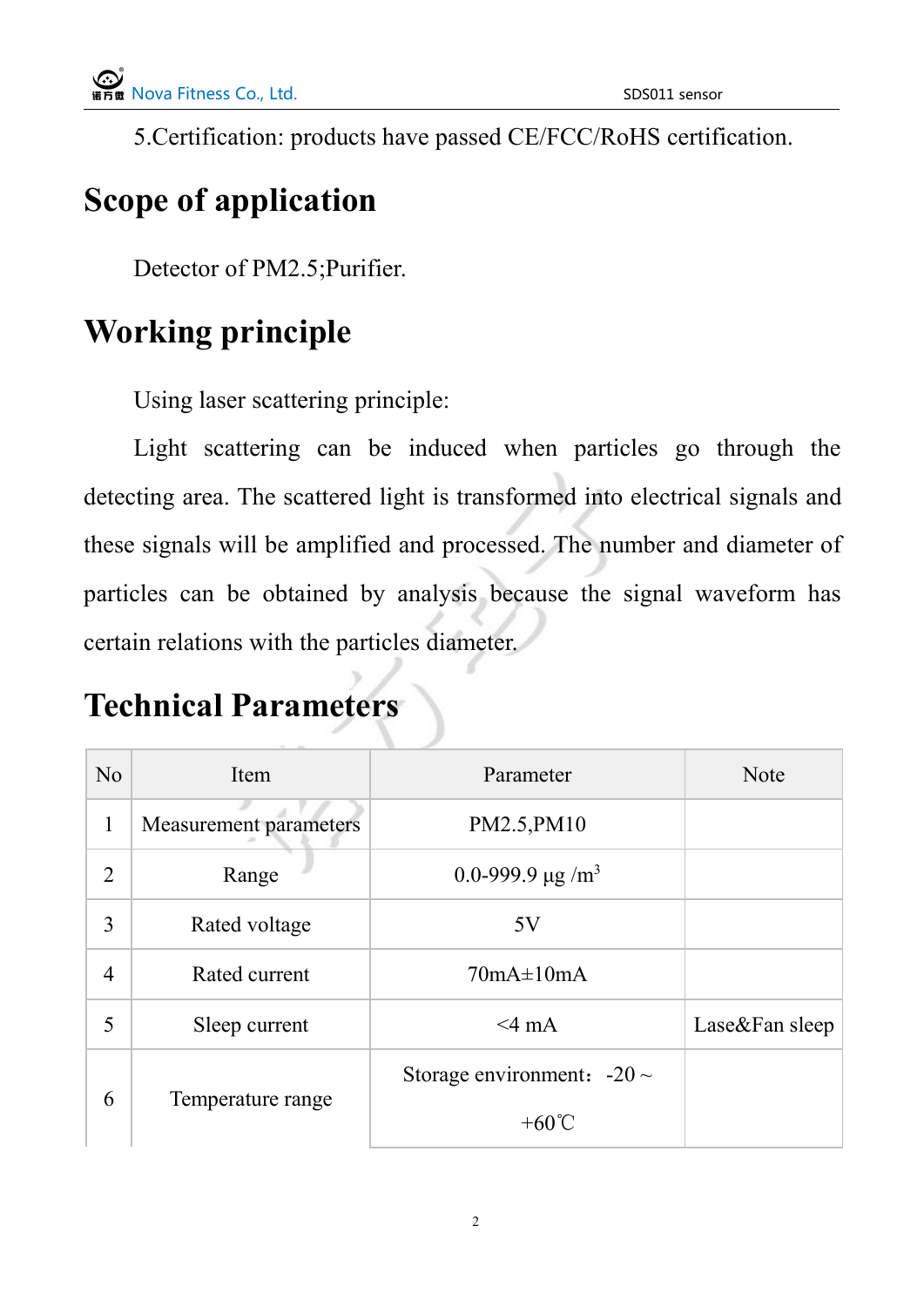

<span id="page-4-0"></span>

|                |                    | Work environment: $-10 \sim +50^{\circ}$ C |                |  |
|----------------|--------------------|--------------------------------------------|----------------|--|
|                |                    | Storage environment: Max 90%               |                |  |
| $\overline{7}$ | Humidity range     | Work environment: Max 70%                  |                |  |
| 8              | Air pressure       | 86KPa~110KPa                               |                |  |
| 9              | Corresponding time | 1s                                         |                |  |
|                | Serial data output | 1Hz                                        |                |  |
| 10             | frequency          |                                            |                |  |
| 11             | Minimum resolution | $0.3 \mu m$                                |                |  |
|                | of particle        |                                            |                |  |
| 12             | Counting yield     | $70\%$ @0.3 $\mu$ m                        |                |  |
|                |                    | 98%@0.5µm                                  |                |  |
| 13             | Relative error     | Maximum of $\pm$                           | $25^{\circ}C,$ |  |
|                |                    | 15% and $\pm 10 \mu g/m^3$                 | 50%RH          |  |
| 14             | Product size       | 71x70x23mm                                 |                |  |
| 15             | Certification      | CE/FCC/RoHS                                |                |  |

## **Power requirement**

Power Voltage:  $4.7 \sim 5.3$ V

Power supply:  $>1W$ 

Supply voltage ripple:<20mV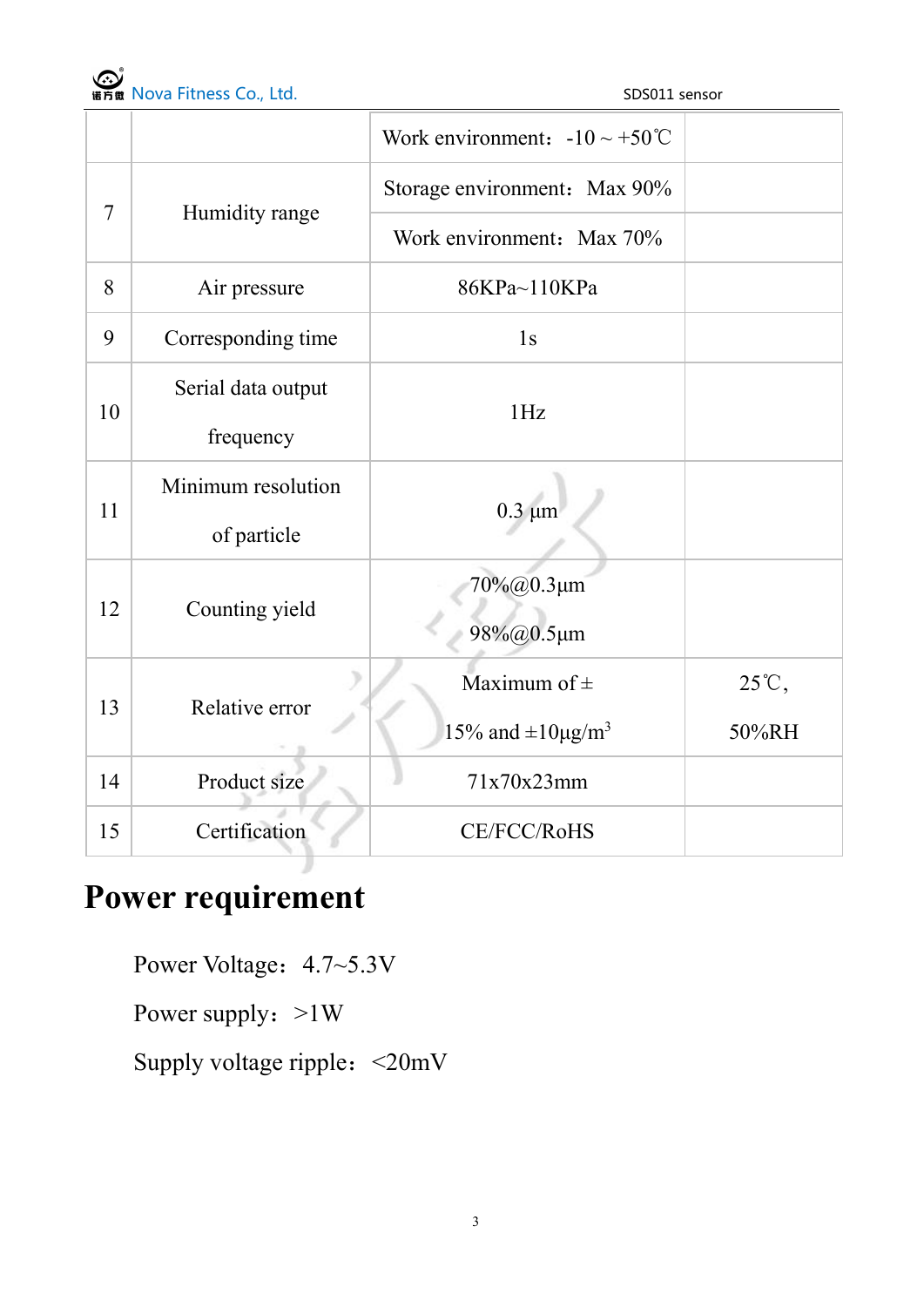#### <span id="page-5-1"></span><span id="page-5-0"></span>**About service life**

Service life is the key parameter of laser dust sensor. The laser diode in this sensor has high quality and its service life is up to 8000 hours. If you need real-time data (such as detector), you can use the default configuration that measures at the frequency of 1time per second. On the occasion of real-time demand is not high (such as filter, air quality monitoring, etc.), you can use the discontinuous working method to prolong the service life. For example, you can start the sensor for 30 seconds per minutes. If you have any other requirements, please contact us, we are willing to serve for manufacturers and developers.

#### **Product specifications**

1.Product size

L\*W\*H=71\*70\*23mm

2.Interface specification

| N <sub>o</sub> | Name        | Comment                              |  |
|----------------|-------------|--------------------------------------|--|
|                | NC          | Not Connect                          |  |
| $\overline{2}$ | l µm        | PM2.5: $0-999\mu g/m^3$ ; PWM Output |  |
| 3              | 5V          | 5V Input                             |  |
| $\overline{4}$ | $2.5 \mu m$ | PM10: $0-999 \mu g/m^3$ ; PWM Output |  |
|                | <b>GND</b>  | Ground                               |  |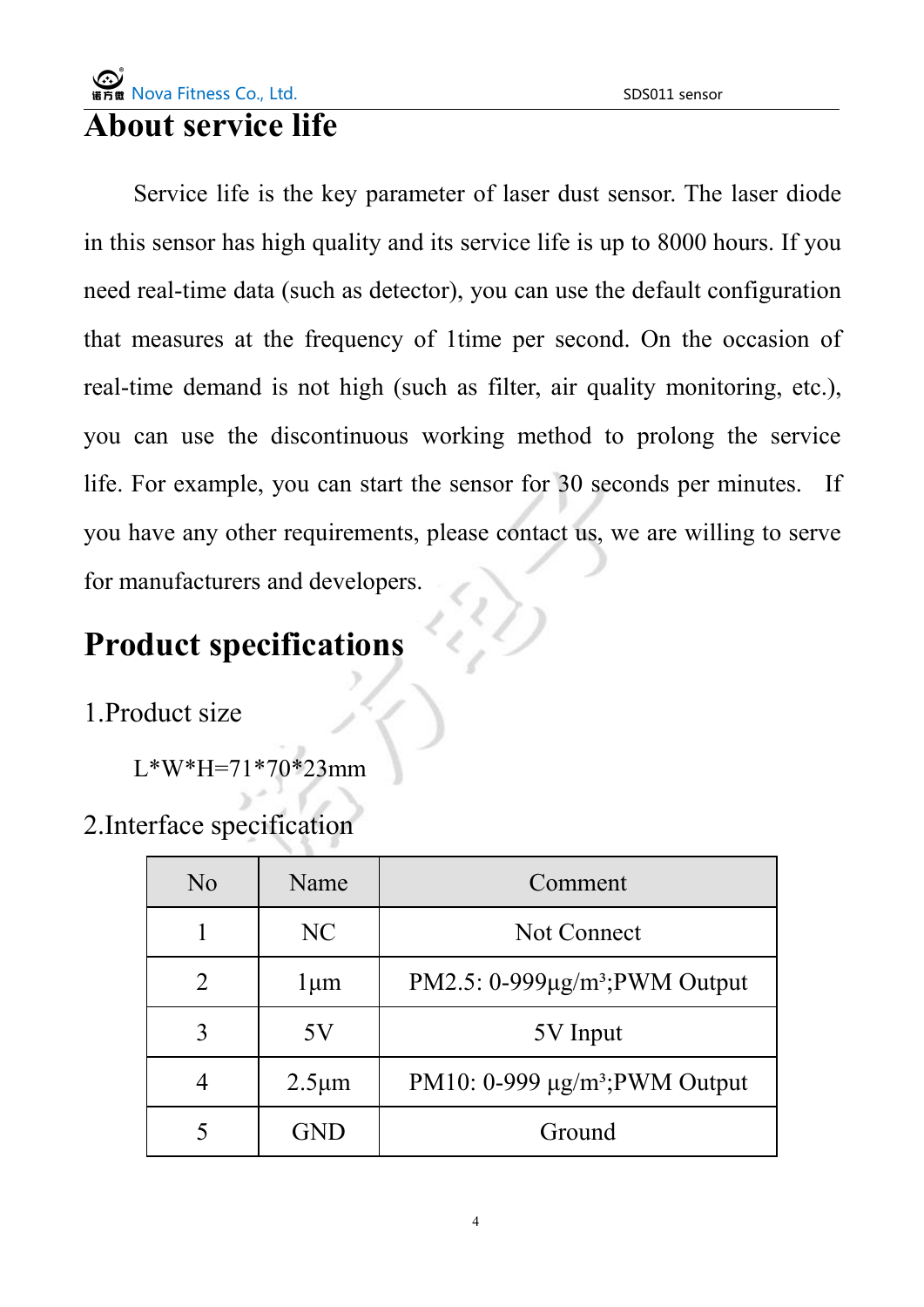<span id="page-6-0"></span>

|           | RX of UART (TTL) $@3.3V$    |
|-----------|-----------------------------|
| <b>TT</b> | TX of UART (TTL) $(2,3.3V)$ |

PS: The distance between each pin is 2.54mm.

#### **The UART communication protocol**

Bit rate : 9600

Data bit : 8

Parity bit: NO

Stop bit : 1

Data Packet frequency: 1Hz

| The number of bytes | Name              | Content         |
|---------------------|-------------------|-----------------|
| $\boldsymbol{0}$    | Message header    | AA              |
| 1                   | Commander No.     | C <sub>0</sub>  |
| $\overline{2}$      | DATA 1            | PM2.5 Low byte  |
| 3                   | DATA <sub>2</sub> | PM2.5 High byte |
| $\overline{4}$      | DATA <sub>3</sub> | PM10 Low byte   |
| 5                   | DATA4             | PM10 High byte  |
| 6                   | DATA 5            | ID byte 1       |
| 7                   | DATA 6            | ID byte 2       |
| 8                   | Check-sum         | Check-sum       |
| 9                   | Message tail      | AB              |

Check-sum: Check-sum=DATA1+DATA2+...+DATA6 。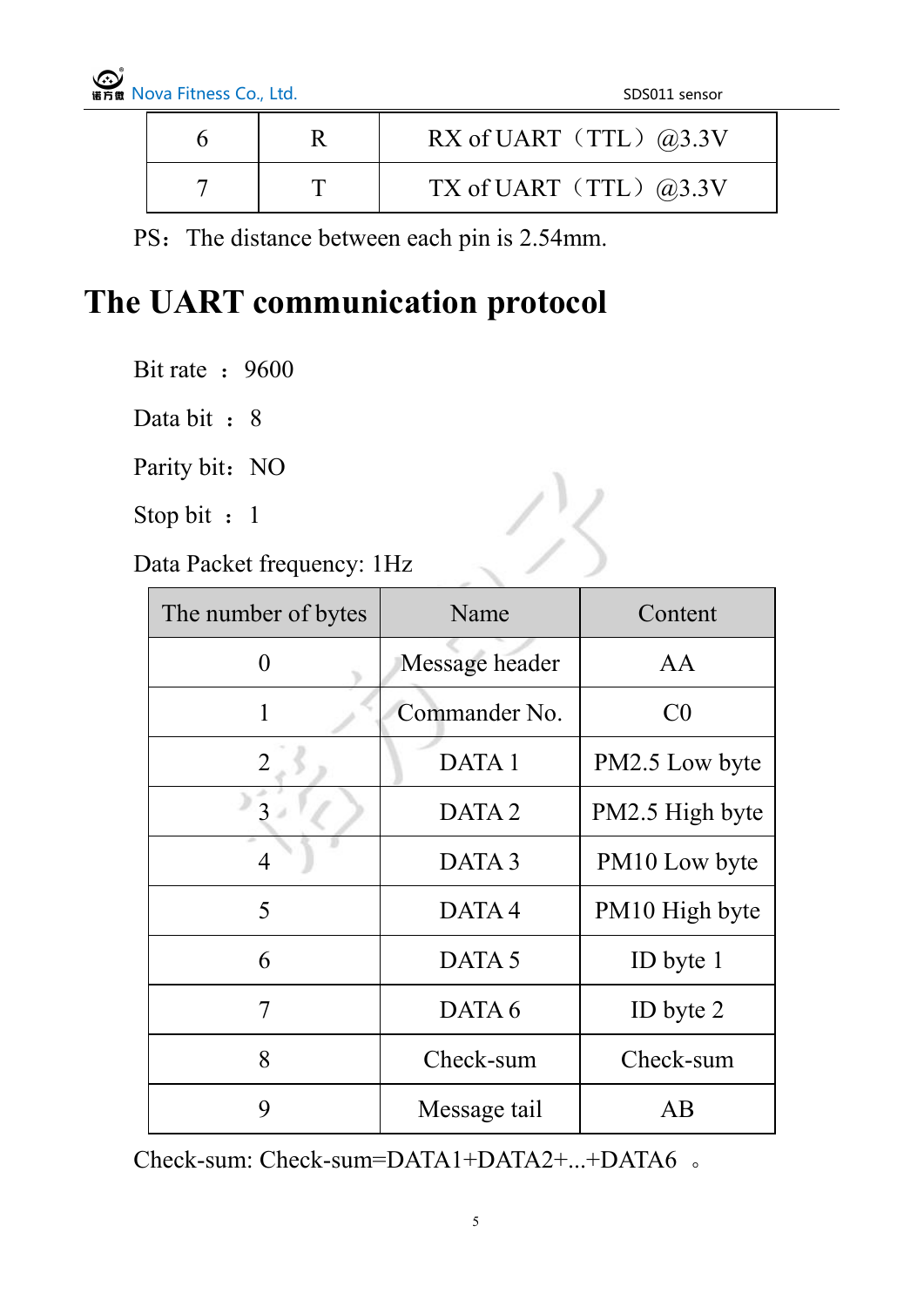<span id="page-7-0"></span>PM2.5 value: PM2.5 (μg /m<sup>3</sup>) = ((PM2.5 High byte \*256) + PM2.5 low byte)/10

PM10 value: PM10 (μg /m<sup>3</sup>) = ((PM10 high byte\*256) + PM10 low byte)/10

PWM output description

| Range of PM2.5 value                                          | 0-999 $\mu$ g/m <sup>3</sup> |
|---------------------------------------------------------------|------------------------------|
| Range of PM10 value                                           | 0-999 $\mu$ g/m <sup>3</sup> |
| Cycle                                                         | $1004ms \pm 1\%$             |
| High level output time at the beginning<br>of the whole cycle | 2ms                          |
| The middle time of this cycle                                 | $1000ms \pm 1\%$             |
| Low level output time at the end of the<br>whole cycle        | 2ms                          |
|                                                               |                              |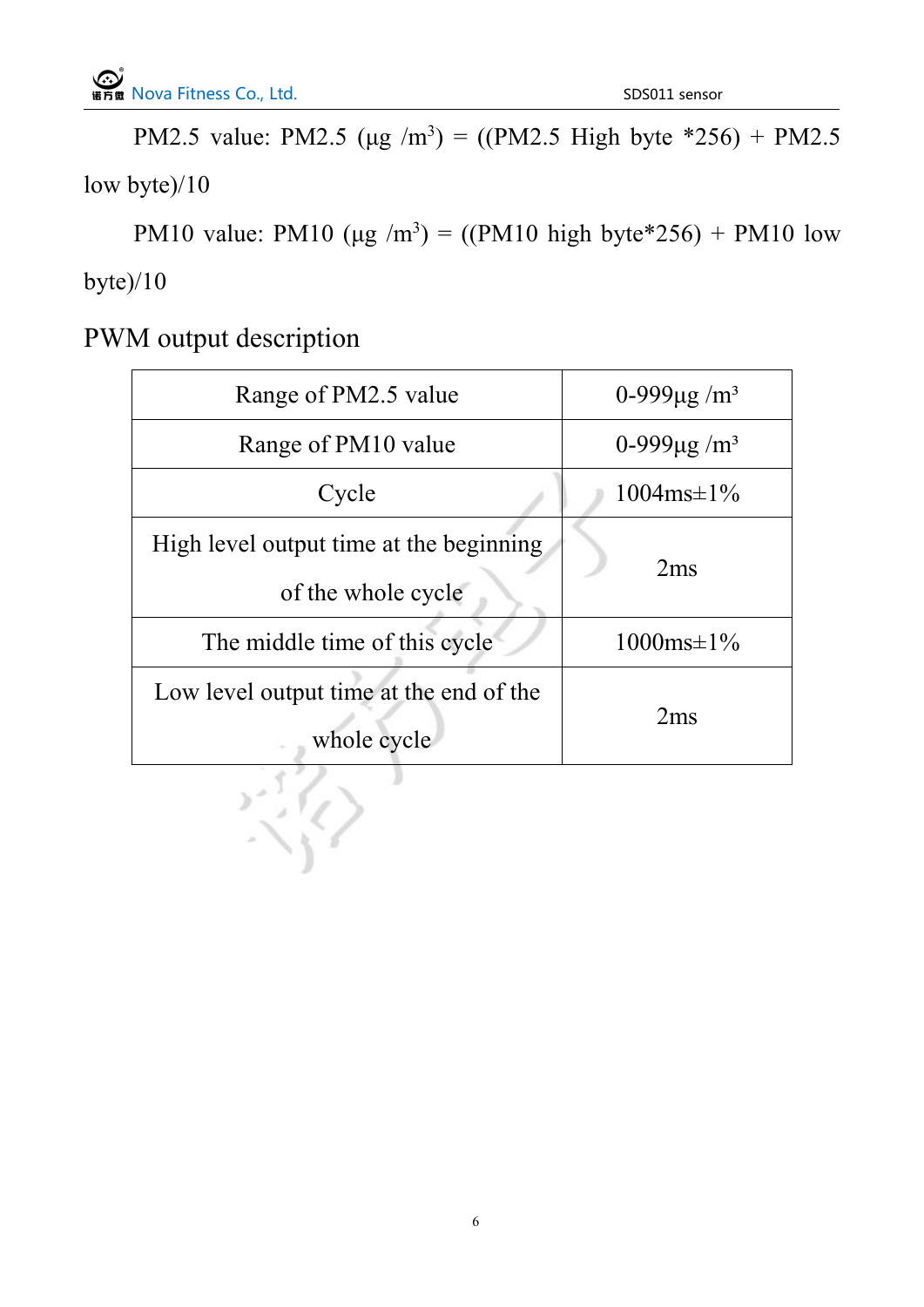#### <span id="page-8-0"></span>Schematic diagram of output:



## **Extended functionality**

- 1.Manual hibernation(Sleep and wake up)
- 2.Timed hibernate(Cycle to work)
- 3.User ID setting
- 4.Set data reporting mode(Active report and query report)
- 5.Version number query

If you have any other requirements, please contact us.

#### **Installation size**

1. Basic structure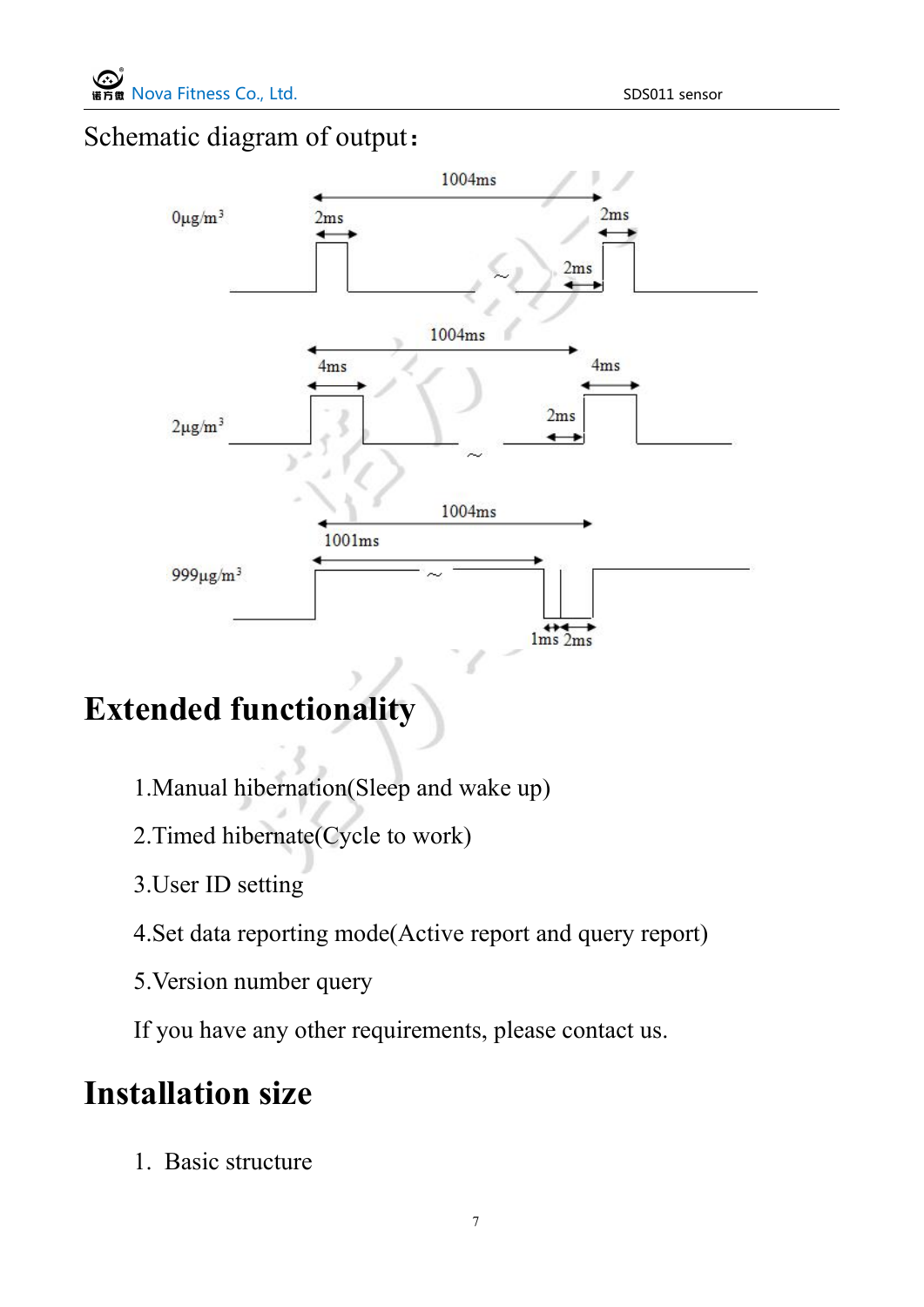

#### 2. Basic dimensions

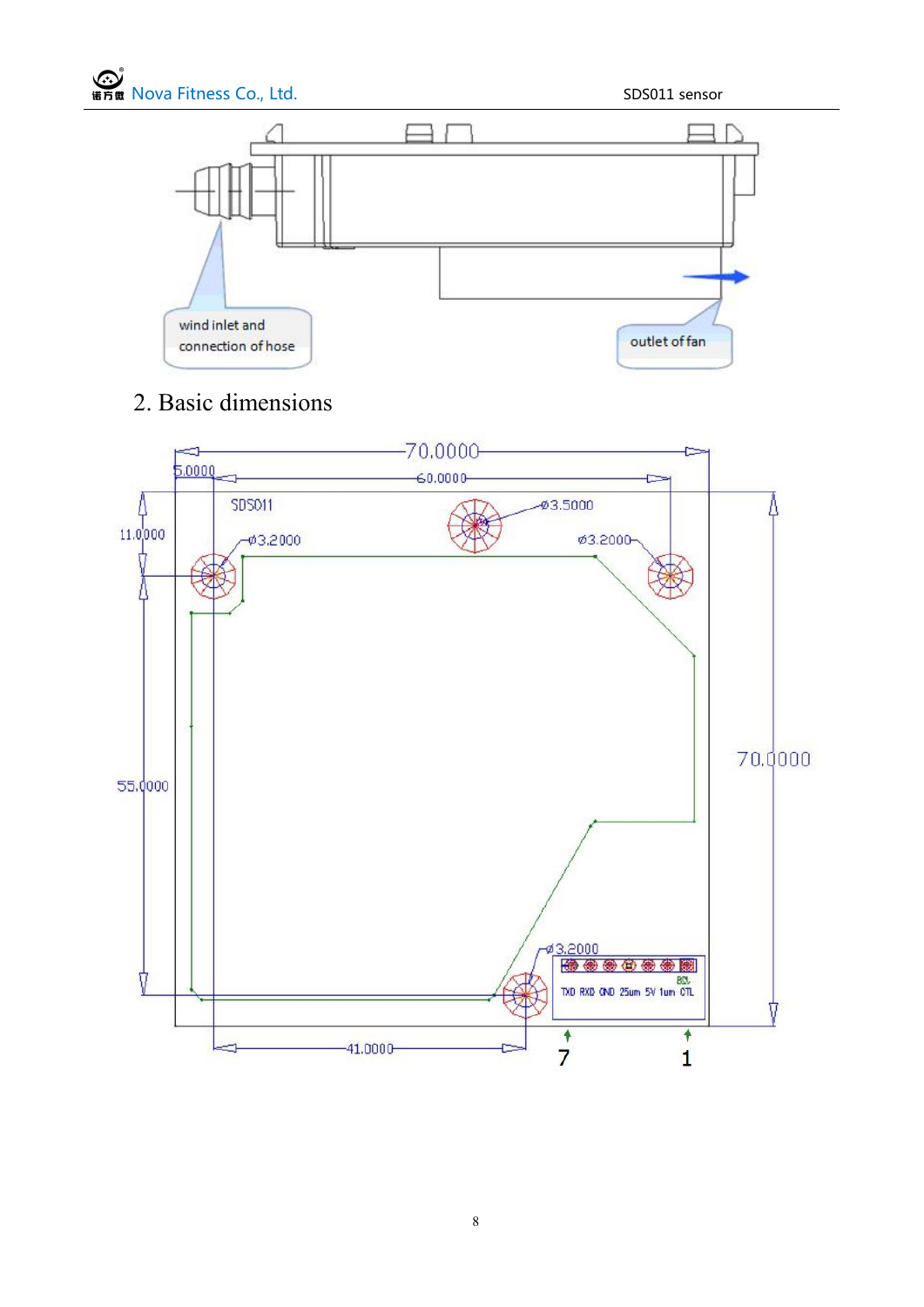

#### $1.5000$

#### 3. Recommended installation direction



4. Hose connection: optional. It can be connected with the hose of 6mm inner diameter and 8mm external diameter. The hose cannot be longer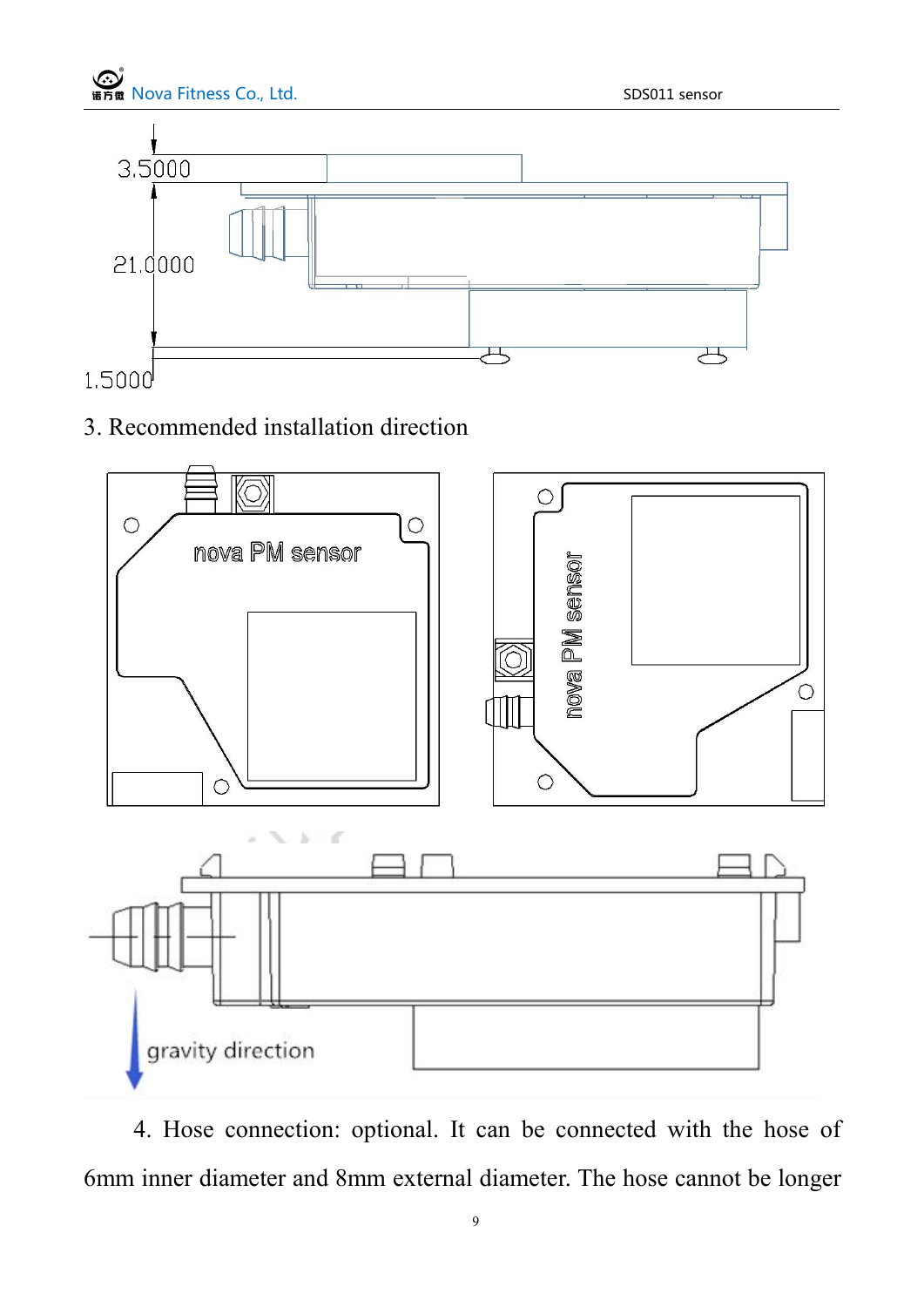<span id="page-11-0"></span>than 1m, the shorter the better. The hose must keep the air flowing.

5. Prevent glare: the sensor has shading device inside, so it can work normally under the common light. You should pay attention to prevent the inlet, outlet from direct light.

6. Keep the inlet and outlet unobstructed.

### **Package**



Each box: $4 \times 24 = 96$